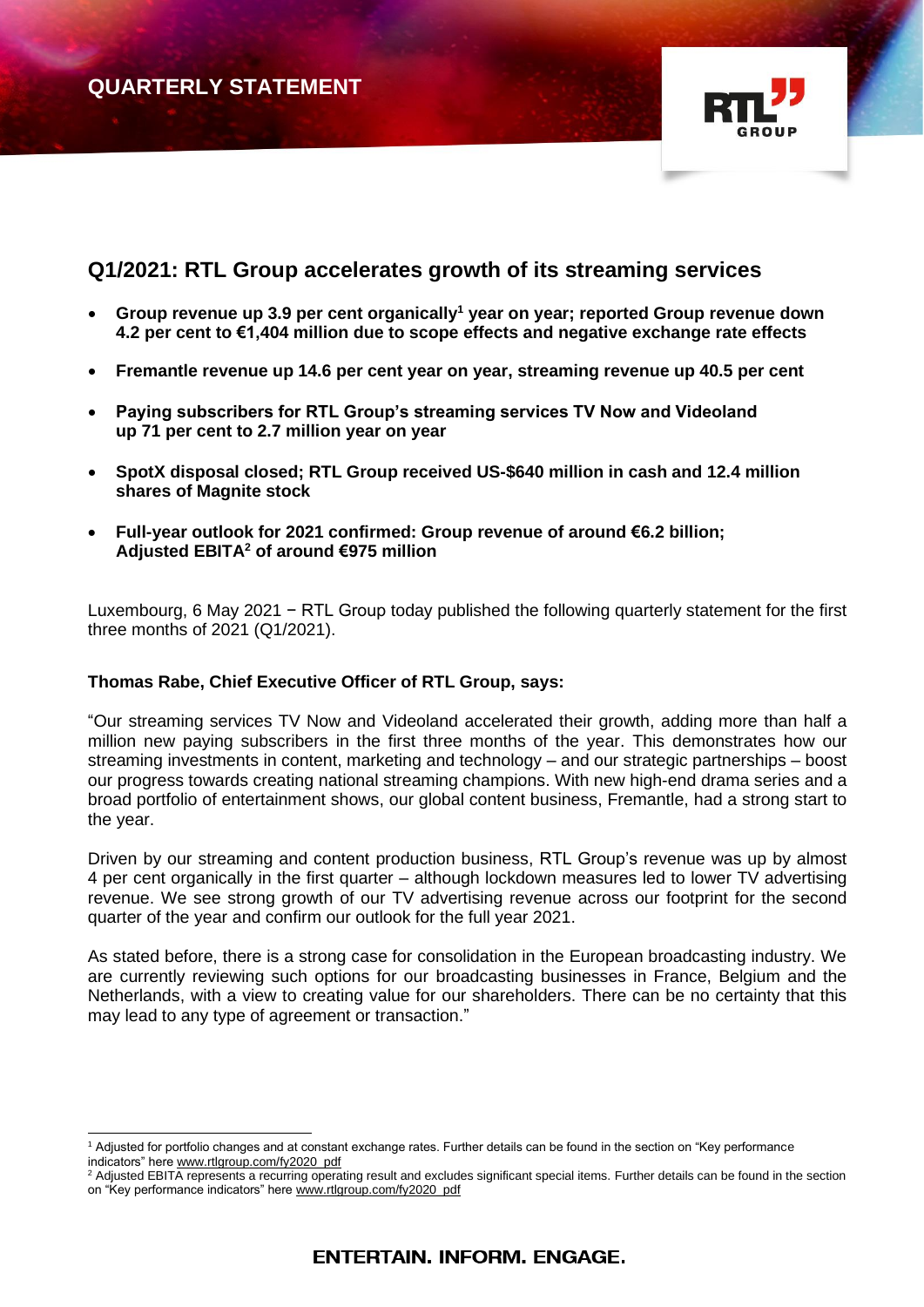

#### **Revenue**

Group revenue was down 4.2 per cent to  $\epsilon$ 1,404 million (Q1/2020:  $\epsilon$ 1,466 million), mainly due to negative exchange rate effects and scope effects resulting from the disposals of BroadbandTV and the Groupe M6 diversification businesses Home Shopping Service and iGraal. Lower TV advertising revenue in Germany and the Netherlands was compensated by increasing content, streaming and ad-tech revenue. Group revenue was up 3.9 per cent organically.

The revenue of RTL Group's content business, Fremantle, was up 14.6 per cent to €433 million (Q1/2020: €378 million), driven by the delivery of the high-end drama series *American Gods* (season three) and *The Mosquito Coast*. Fremantle's revenue in Q1/2021 was negatively impacted by exchange rate effects. The unit's revenue grew 21.5 per cent organically.

RTL Group's advertising revenue was €745 million (Q1/2020: €796 million), of which €587 million represented TV advertising revenue (Q1/2020: €646 million), €78 million digital advertising revenue (Q1/2020: €67 million) and €48 million radio advertising revenue (Q1/2020: €50 million).

Streaming revenue<sup>3</sup> from TV Now and Videoland was up 40.5 per cent to  $\epsilon$ 52 million (Q1/2020: €37 million), thanks to the rapidly growing number of subscribers.

RTL Group's platform revenue was up 7.1 per cent to €106 million (Q1/2020: €99 million).

#### **Net TV advertising market growth rates and RTL Group audience shares in main target groups**

RTL Group estimates that the net TV advertising markets were down year on year in Germany and the Netherlands in Q1/2021, while the French TV advertising market was slightly up after strong growth in the month of March. A summary of RTL Group's key markets is shown below, including estimates of net TV advertising market growth rates and audience shares in the main target group.

|                 | Q1/2021                           | <b>RTL Group</b>  | <b>RTL Group</b>  |
|-----------------|-----------------------------------|-------------------|-------------------|
|                 | net TV advertising                | audience share in | audience share in |
|                 | market                            | the main target   | the main target   |
|                 | growth rate                       | group Q1/2021     | group Q1/2020     |
|                 | (in per cent)                     | (in per cent)     | (in per cent)     |
| Germany         | $(16.5)$ to $(17.0)$ <sup>4</sup> | 27.2 <sup>5</sup> | 28.5 <sup>5</sup> |
| France          | 1.0 <sup>6</sup>                  | 23.2 <sup>7</sup> | 22.0 <sup>7</sup> |
| The Netherlands | $(3.0)^4$                         | 34.5 <sup>8</sup> | 31.1 <sup>8</sup> |

<sup>3</sup> Streaming revenue includes SVOD, TVOD and in-stream revenue from TV Now and Videoland/RTL XL

<sup>4</sup> Industry and RTL Group estimates

<sup>5</sup> Source: GfK. Target group: 14 to 59

<sup>6</sup> Source: Groupe M6 estimate

<sup>7</sup> Source: Médiamétrie. Target group: women under 50 responsible for purchases (free-to-air channels M6, W9, 6ter and Gulli)

<sup>8</sup> Source: SKO. Target group: 25 to 54, 18h-24h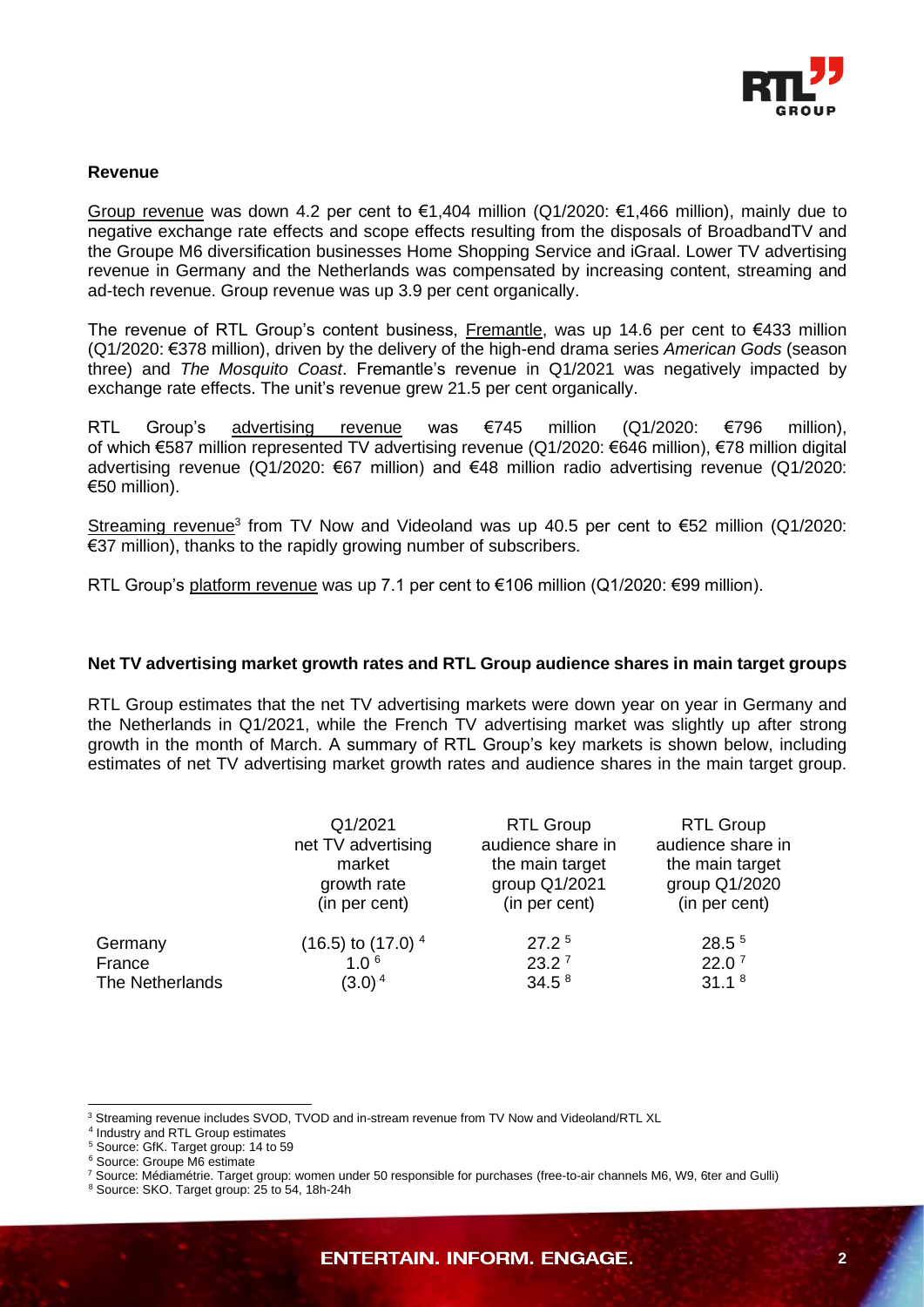

#### **Net cash**

As of 31 March 2021, RTL Group had net cash<sup>9</sup> of €410 million (31 December 2020: net cash of €236 million). On 6 May 2021, RTL Group will pay out the dividend for 2020 amounting to €464 million.

### **Operational highlights**

At the end of March 2021, RTL Group registered **2.72 million paying subscribers** for its streaming services TV Now in Germany and Videoland in the Netherlands, up 71 per cent year on year (end of March 2020: 1.59 million).

- Paying subscribers for **TV Now** doubled year on year to 1.718 million (end of March 2020: 0.857 million). The strategic partnership with Deutsche Telekom to bundle TV Now Premium in Magenta TV contributed significantly to the growth
- Paying subscribers for **Videoland** grew 38 per cent year on year to 1.006 million (end of March 2020: 0.728 million)

In March 2021, **Mediengruppe RTL Deutschland** and **Deutsche Telekom** agreed on the **sublicensing of exclusive rights to 17 Uefa Euro 2024 matches**, as part of the companies' strategic partnership announced in November 2020. The agreement covers the broadcast of 14 group phase matches, two rounds of 16 finals and one quarter-final exclusively on free-to-air TV on RTL Television and live streaming on TV Now. Extensive highlights, on-demand and news access rights are also included in the package, enabling Mediengruppe RTL Deutschland to report on all 51 Uefa Euro 2024 matches across all channels and platforms.

In March 2021, **Mediengruppe RTL Deutschland** and **Sky Deutschland** announced an agreement for closer collaboration in the areas of streaming and content. **TV Now Premium will be available via an upselling option on the Sky Q platform** from mid-2021, increasing the potential reach of TV Now by more than 2.5 million Sky Q customers. As part of the agreement, **Sky exclusively sublicenses Formula One free-to-air rights** to Mediengruppe RTL Deutschland. The main channel RTL Television will live broadcast four Formula One races per season. The agreement, initially concluded for two years, also includes extensive news access rights, enabling the German RTL family of channels to report on Formula One across all channels.

In March 2021, **Mediengruppe RTL Deutschland** announced a binding agreement with its current joint venture partner, The Walt Disney Company, to acquire the outstanding 50 per cent shareholding in **Super RTL**. The transaction – which is subject to approval from the German and Austrian competition authorities – will take RTL Group's shareholding in Super RTL to 100 per cent.

In Q1/2021, **RTL Nederland**'s family of channels grew its combined prime-time audience share in the target group of viewers aged 25 to 54 to 34.5 per cent (Q1/2020: 31.1 per cent), 4.8 percentage points ahead of the public broadcasters. This audience growth was mainly driven by a strong audience performance of the main channel RTL 4, which scored high ratings with news and infotainment programmes in the early evening and shows such as *The Traitors* and *Lego Masters*.

<sup>9</sup> The net cash excludes current and non-current lease liabilities. Including these, net cash as of 31 March 2021 was €1 million (31 December 2020: net debt of €(148) million). Further details can be found in the section on "Key performance indicators" here [www.rtlgroup.com/fy2020\\_pdf](http://www.rtlgroup.com/fy2020_pdf)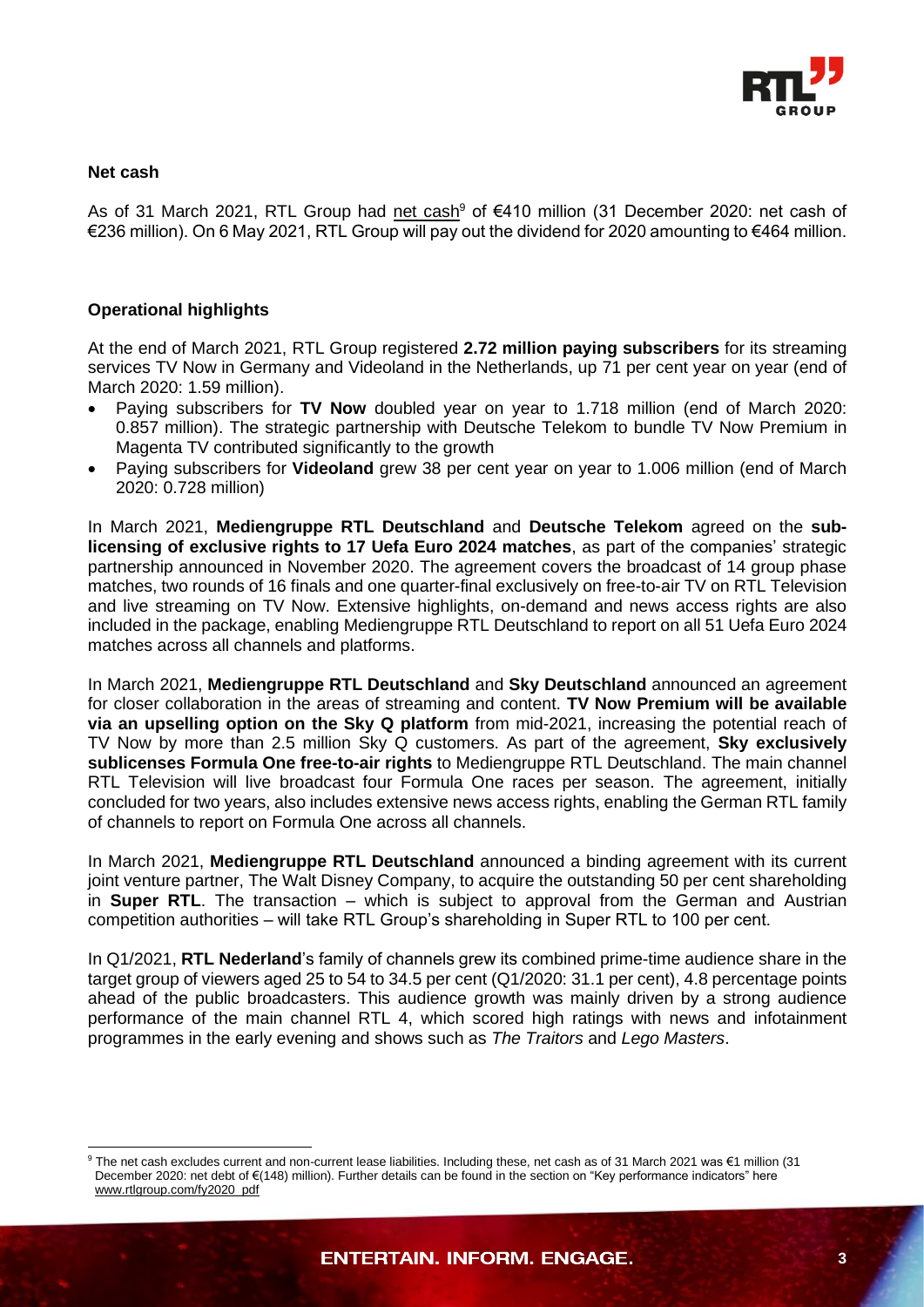

**Fremantle** had a successful start to 2021, with the continued roll-out of *Game of Talents* in the United States, UK, Sweden and Belgium, the return of *American Idol* and the launch of *Top Star*, a brandnew format from Fremantle Spain. On the scripted side of Fremantle's business, Miso Film's *The Investigation* launched to critical acclaim and delivered record audiences on HBO and the BBC in the first quarter of 2021. Abot Hameiri's hit drama *Shtisel* launched its third season on Netflix, while *The Mosquito Coast* launched on Apple TV+ this April.

In April 2021, Fremantle announced to increase its stake in **Abot Hameiri**, taking full ownership of one of the leading entertainment producers in Israel. The company is behind shows such as *Power Couple*, *Find Me Somebody To Love*, *Hear Me Love Me See Me* and the hit drama *Shtisel*. Abot Hameiri is also the Israeli producer for global formats such as *Got Talent*, *Survivor* and *The X Factor*.

In April 2021, **Fremantle**'s UFA announced the **launch of its new production unit UFA Documentary**. The unit will work alongside UFA Fiction, UFA Serial Drama and UFA Show & Factual as a standalone production company under the UFA umbrella, with a focus on documentaries, hybriddocs and serialised features. Recent productions that prove UFA's strong credentials in the field include *Expedition Arktis*, *Der Große Fake – Die Wirecard-Story* and *Hannelore Kohl – Die erste Frau*.

On 30 April 2021, **RTL Group closed the transaction to sell its US ad-tech company SpotX** to Magnite. As part of the transaction, RTL Group received US-\$640 million (€528 million<sup>10</sup>) in cash and 12.37 million shares of Magnite stock. Based on the closing price of Magnite stock as at 29 April 2021, the agreement implies an enterprise value (100 per cent) for SpotX of US-\$1.14 billion (€942 million<sup>10</sup>). SpotX continued its strong business performance in Q1/2021 with revenue up around 50 per cent.

<sup>10</sup> Based on the €/US-\$ exchange rate at 29 April 2021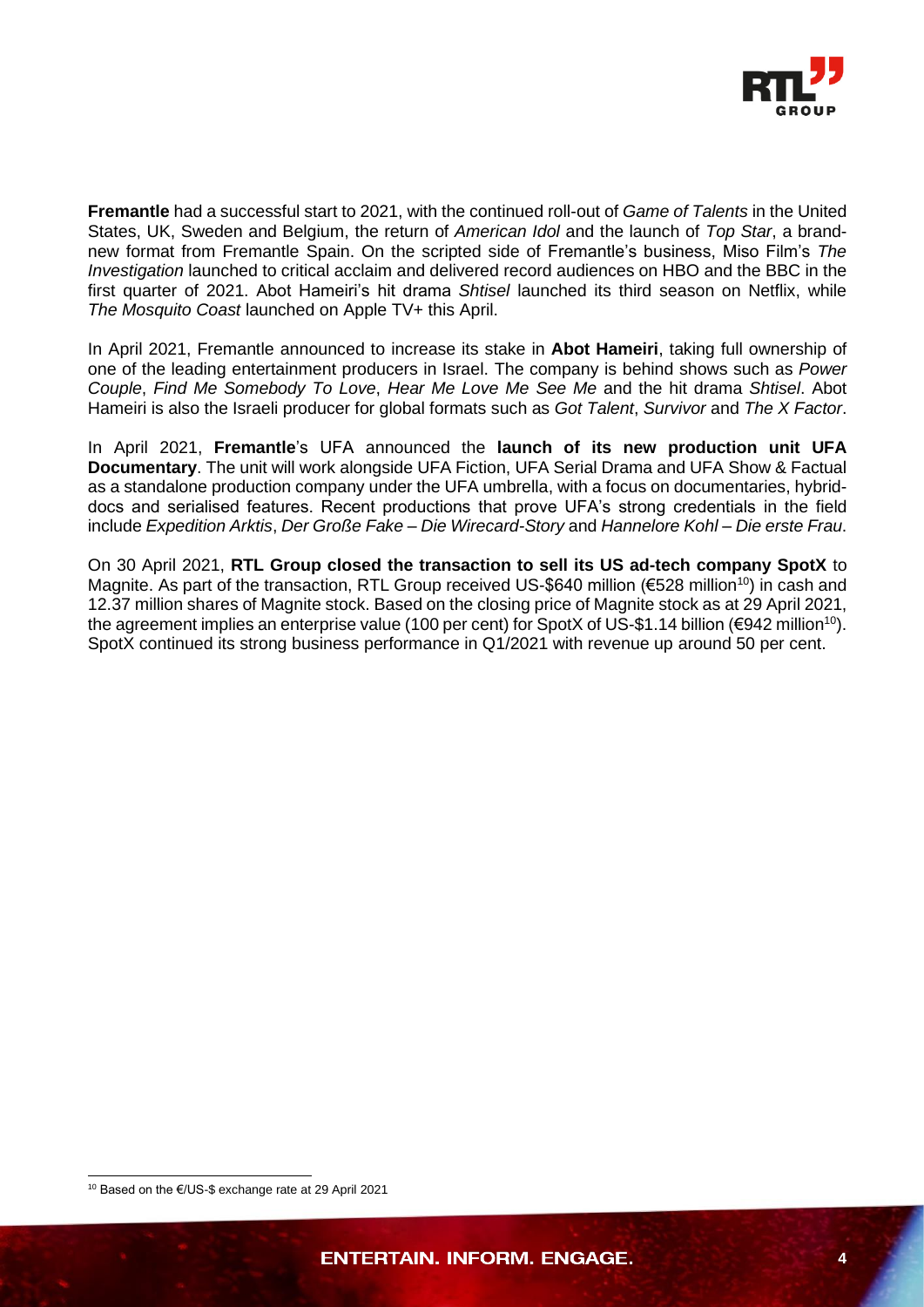

## **Outlook**

RTL Group confirms its outlook for 2021, as published on 12 March 2021. This outlook assumes that the economic recovery continues in 2021 – in particular in Q2/2021 – as current lockdown measures are gradually eased and vaccination programmes against Covid-19 progress.

- RTL Group expects its revenue to increase to approximately €6.2 billion. This includes organic growth of 8 per cent and the effects of the deconsolidation of BroadbandTV.
- RTL Group expects its Adjusted EBITA for 2021 to grow to approximately €975 million. This includes streaming start-up losses of approximately €150 million.
- RTL Group's dividend policy remains unchanged: RTL Group plans to pay out at least 80 per cent of the adjusted full-year net result.

|                                                                   | 2020    | 2021e           |
|-------------------------------------------------------------------|---------|-----------------|
| <b>Revenue</b>                                                    | €6,017m | $~\sim$ €6,200m |
| <b>Adjusted EBITA</b>                                             | €853m   | ~€975m          |
| Streaming start-up losses                                         | €55m    | $\sim$ €150m    |
| before<br>"Adjusted<br><b>EBITA</b><br>streaming start-up losses" | €908m   | $~\sim$ €1,125m |

The figures presented in this quarterly statement are not audited.